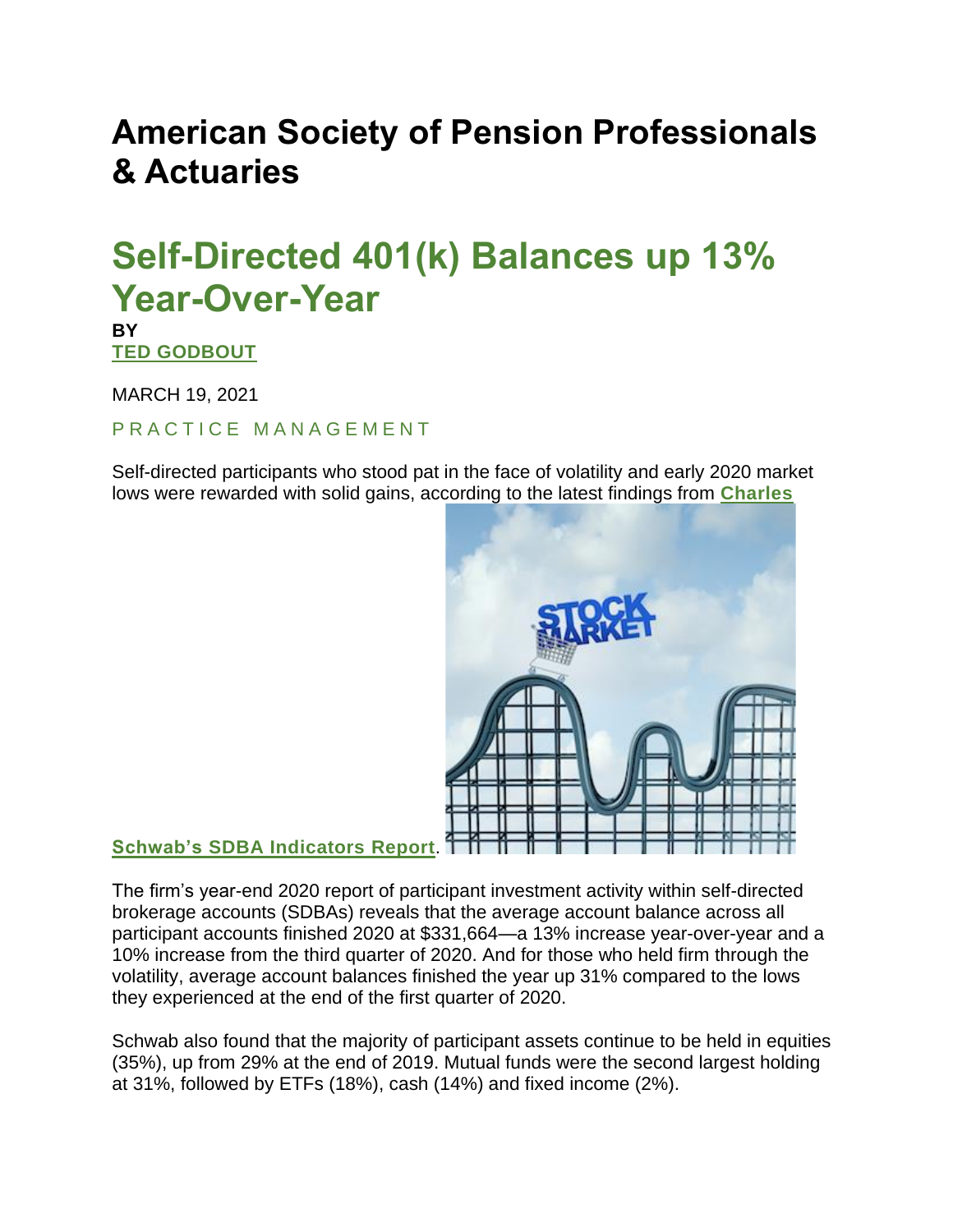#### **Allocation Trends**

Schwab's data also reveals specific asset class and sector holdings within each investment category:

- **Mutual funds:** Large-cap funds had the largest allocation at 32% of all mutual fund allocations, followed by taxable bond (20%) and international (16%) funds. Overall, the allocation remained consistent throughout 2020.
- **Equities:** Information technology remained the largest equity sector holding at 30%, down slightly from 31% in the third quarter of 2020. Apple continues to be the top overall equity holding, comprising 12% of the equity allocation of portfolios. The other equity holdings in the top five include Tesla (7%), Amazon (6%), Microsoft (3%) and Berkshire Hathaway (1%).
- **ETFs:** Among ETFs, investors allocated the most dollars to U.S. equity (49%), followed by U.S. fixed income (15%), sector ETFs (13%) and international equity (12%).

### **Additional Highlights**

- Advised accounts hold higher average account balances compared to nonadvised accounts at \$517,849 versus \$288,513.
- On average, participants held 11.4 positions in their SDBAs at the end of 2020, slightly higher than the third quarter (10.8) and the fourth quarter of 2019 (10.1). Baby Boomers held more positions in their SDBA than other generations at 12.8 compared to 11.5 for Gen X and 8.8 for Millennials.
- Trading volumes were mostly unchanged from the previous quarter, at an average of 13.9 trades per account in the fourth quarter of 2020—up slightly from 13.6 trades in the third quarter. Participants made the most trades in their equity holdings, followed by ETFs and mutual funds.
- Gen X made up approximately 44% of SDBA participants, followed by Baby Boomers (34%) and Millennials (16%).
- Gen X had the most advised accounts at 47%, followed by Baby Boomers (38%) and Millennials (12%).
- As one might expect, Baby Boomers had the highest SDBA balances at an average of \$493,129, followed by Gen Xers at \$282,494 and Millennials at \$94,872. All balances were up from last quarter.
- Millennials and Gen Xers again had similar percentage of mobile trades at 36% and 30%, with Baby Boomers at 22%.
- Millennials once again had the highest percentage in cash out of the three generations at 13.86%, down 2.49% from last quarter. The cash holdings for Gen X and Baby Boomers decreased to 13.73% and 13.71% from 16.11% and 15.51%, respectively, according to the report.

The findings in the report are based on the fourth quarter of 2020, with data collected from approximately 161,000 retirement plan participants who currently have balances between \$5,000 and \$10 million in a Schwab Personal Choice Retirement Account.